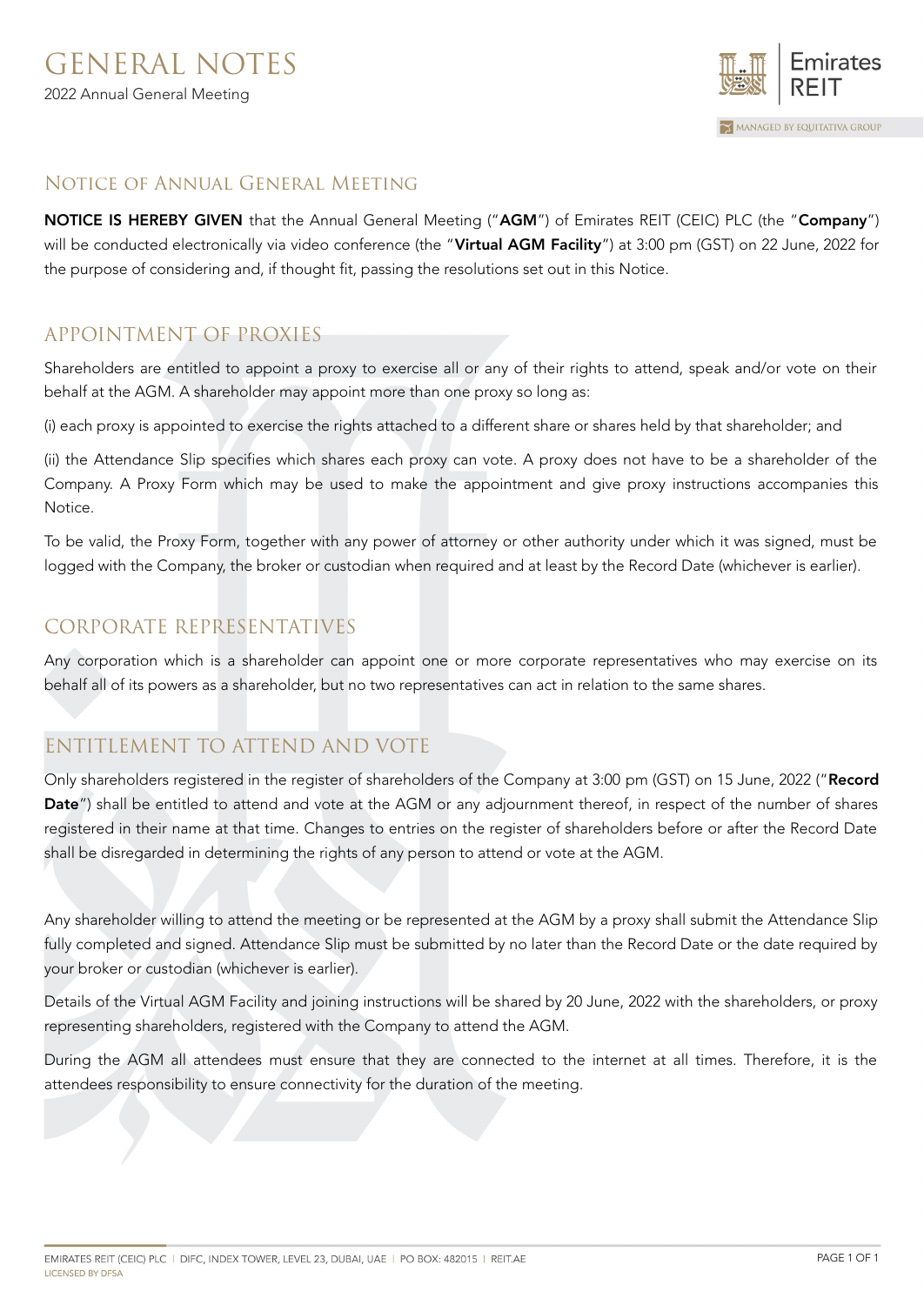# VOTING AND ATTENDANCE

All resolutions put to the meeting will be voted on by a poll. This will result in a more accurate reflection of the views of shareholders by ensuring that every vote is recognised, including the votes of all shareholders who are unable to attend the meeting but who appoint a proxy for the meeting. On a poll, each shareholder has one vote for every share held. The results will be published on the Company's website and notified to Nasdaq Dubai via the official platform, once the votes have been counted and verified.

Shareholders who do not wish to attend the AGM

<span id="page-1-0"></span>If you would like to have your shares voted without attending the AGM online through the Virtual AGM Facility, please fill out the Proxy Form, completing the voting section, and return it signed and dated to your broker or custodian (if you do not have a NIN account<sup>[1](#page-1-1)</sup>), or to the Company at <u>gm@reit.ae</u> (if you have a NIN account), as soon as possible, however, no later than the Record Date.

If you subsequently desire to change your voting, or to attend the AGM, please contact your broker or custodian or the Company prior to the deadline specified by them in order to facilitate your changes.

Shareholders who have a NIN account and wish to attend the AGM

If you have a NIN account and would like to attend the AGM through the Virtual AGM Facility, or if you would like to be represented by a person of your choice, please fill out the Attendance Slip and return it signed and dated to the relevant party as soon as possible, however, no later than the Record Date. If you subsequently desire to change your personal representative, or to vote without attending the AGM through the Virtual AGM Facility, please contact the Company prior to the deadline specified by them in order to facilitate your changes.

If you would like the attend the AGM through the Virtual AGM Facility and vote online, please complete and return the Attendance Slip and then follow the step by step instructions that will be provided by 20 June, 2022 to the shareholders, or proxy representing shareholders, registered to attend the AGM.

# QUESTIONS

Any shareholder or his proxy attending the AGM has the right to ask questions. The Company must answer any questions relating to the business being dealt with at the meeting unless: (i) it would interfere unduly with the preparation of the AGM; (ii) it would or may involve the disclosure of confidential or inside information; (ii) it has already been answered at the AGM or in a previous disclosure or on the Company's website; and/or (iii) it is not in the interest of the Company, or the good order of the AGM, that the question be answered at that time.

Details on how to submit questions during the AGM will be provided by 20 June, 2022, with the shareholders, or proxy representing shareholders, registered to attend the AGM. Please note that not all questions may be able to be answered during the time set aside for questions at the meeting.

# DOCUMENTS FOR INSPECTION

A copy of this Notice and other information required can be found at **[www.reit.ae](http://www.reit.ae/)**. You may not use any electronic address provided either in this Notice or any related documents to communicate with the Company for any purposes other than those expressly stated on these documents.

<span id="page-1-1"></span>[<sup>1</sup>](#page-1-0) A NIN account is an account set-up for shareholders directly with the Nasdaq Dubai Central Securities Depository (CSD).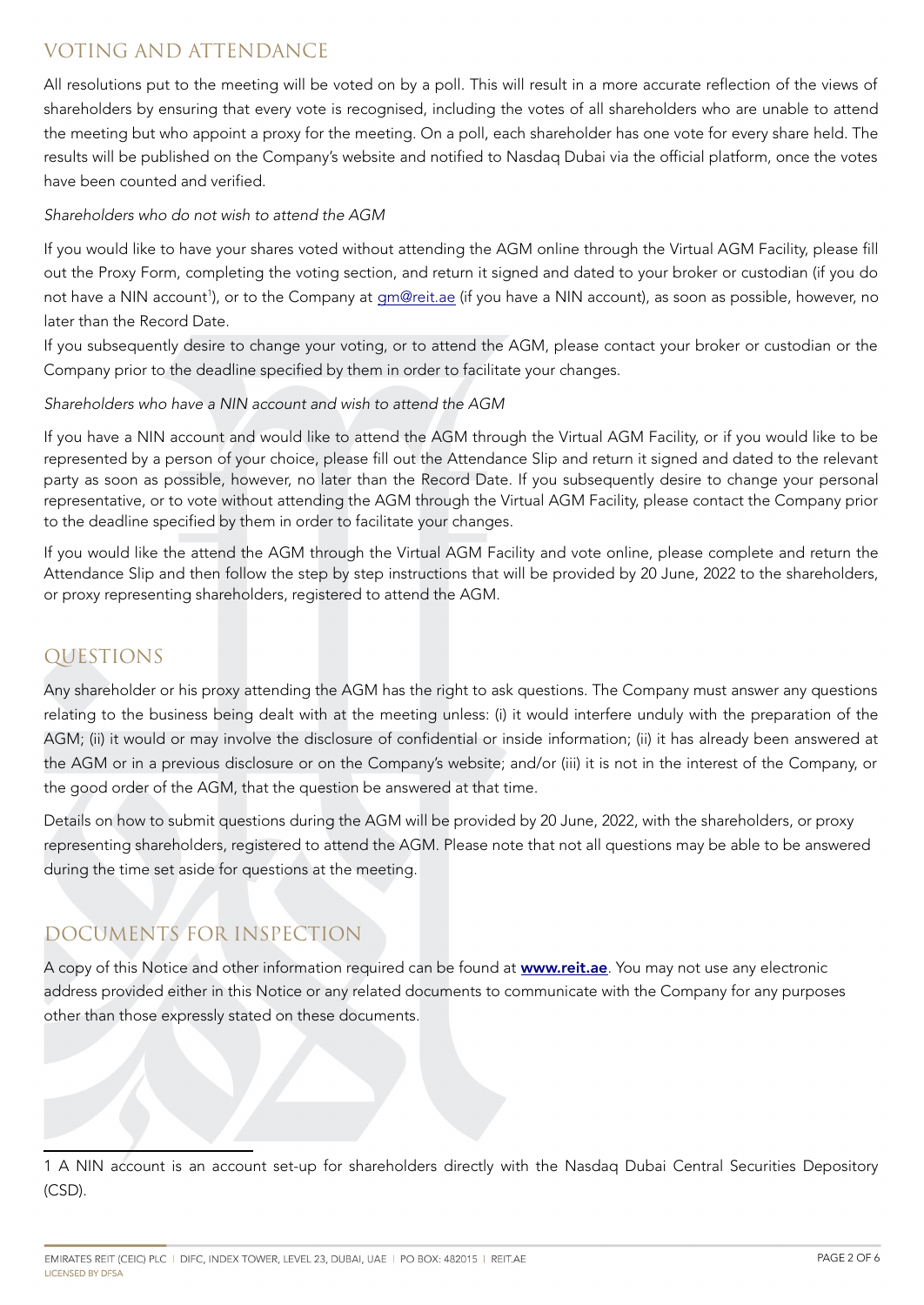# NOTICE OF ADJOURNMENT

In the event that the first session fails to reach the required quorum, a second session will be held electronically via a video conference on 29 June, 2022.

If you have any questions in relation to the AGM, please contact the Company Secretary on +971 4 405 7348, or by email at **[gm@reit.ae](mailto:gm@reit.ae)**.

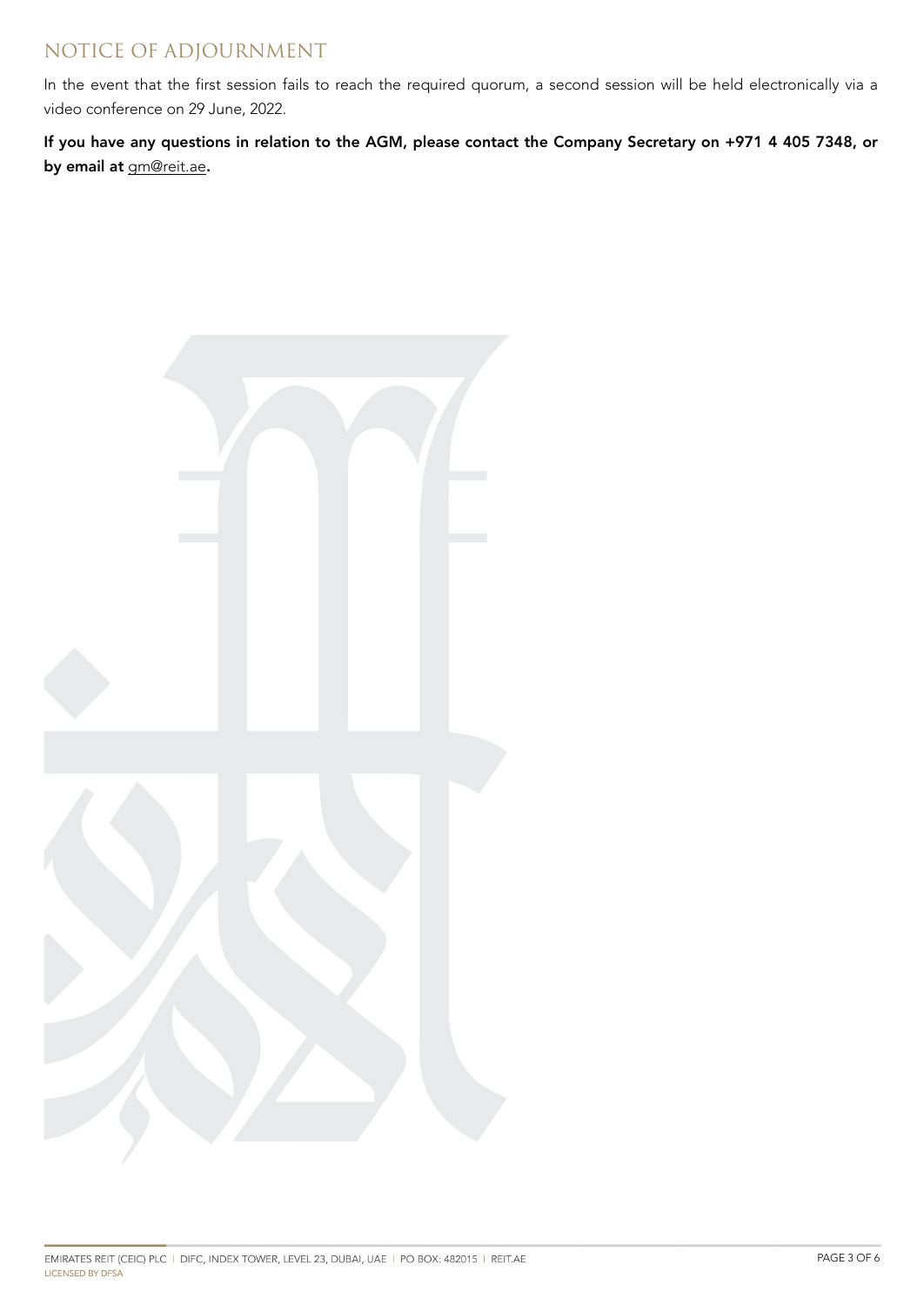# PROPOSED RESOLUTIONS AND EXPLANATORY NOTES

For resolutions proposed as an ordinary resolution to be passed, more than half of the votes cast must be in favour of the resolution.

#### ORDINARY RESOLUTION 1 – To receive and approve the Annual Report and Audited Accounts

### To receive and approve the annual report and the audited accounts of the Company for the year ended 31 December, 2021 together with the director's report and auditor's report on those accounts.

The Company is required to present to the shareholders the audited accounts of the Company for the year ended 31 December, 2021, the director's report and the auditor's report to these accounts. This provides the shareholders with an opportunity to discuss the performance of the Company during the year, its management and prospects for the future. The annual report and the audited accounts of the Company are available on Company's website [www.reit.ae.](http://www.reit.ae/)

### ORDINARY RESOLUTION 2 – To approve the Final Dividend

#### To approve:

1. the declaration of a final dividend of USD 0.0483 per ordinary share, an aggregate of USD 14,705,102 for the financial year ending 31 December, 2021, with such final dividend to be satisfied wholly, and distributed, by way of an allotment and distribution of newly issued ordinary bonus shares (otherwise known as a scrip dividend) ("Scrip Dividend"), on or before 30 June, 2022 to shareholders on the register as of 15 June, 2022; and

2. the authority of the Board (or any one of them) to allot and issue the newly issued ordinary bonus shares (as calculated by the Fund Manager) in relation to the Scrip Dividend to shareholders subject to any regulatory approvals.

The Board recommended a final dividend of USD 0.0483 per ordinary share, amounting in aggregate to USD 14,705,102. Subject to approval by the shareholders, the final dividend will be distributed by way of the Scrip Dividend on or before 30 June, 2022 to shareholders on the register at 15 June, 2022.

The following details apply to the Scrip Dividend:

| Final Dividend:                        | USD 14,705,102                                                       |
|----------------------------------------|----------------------------------------------------------------------|
| Final Dividend per ordinary share:     | USD 0.0483                                                           |
| Reference issue price per Scrip Share: | USD 1 based on the nominal value of the ordinary shares              |
| Number of Scrip Shares to be issued:   | 14,705,102                                                           |
| Treatment of Fractional shares:        | Any Fractional Shares will be rounded to the nearest<br>whole share. |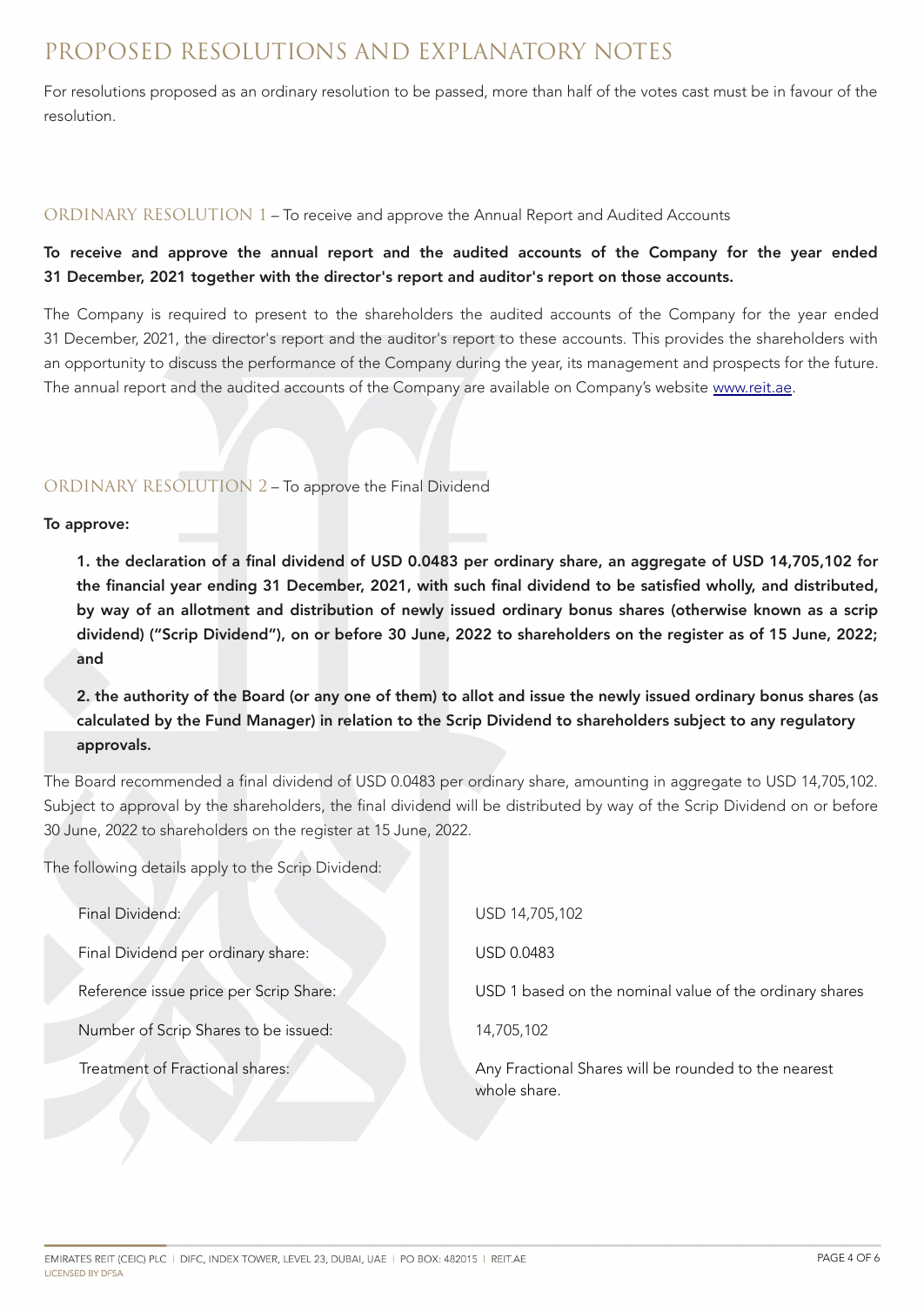#### ORDINARY RESOLUTION 3 – To re-appoint members to the Investment Board

### To extend the appointment of Mr. Abdulla Al Hashemi, Mr. David Savy and Dr. Faisal Alayyan, the existing members of the Investment Board.

As per the Company's constitution and applicable Dubai Financial Services Authority ("DFSA") regulations, the Fund Manager is required to convene a meeting of the shareholders every 12 months to elect at least 3 independent subject experts proposed by it to sit on the Investment Board. Dr. Faisal Alayyan filled a casual vacancy created on the Investment Board at the Company's Annual General Meeting 2021, and by way of this Ordinary Resolution 3 his appointment is ratified and extended.

#### ORDINARY RESOLUTION 4 – To re-appoint the External Auditor

### To re-appoint Deloitte & Touche (M.E) as the auditor of the Company to hold office, until the conclusion of the next AGM of the Company.

In accordance with the Dubai International Financial Centre ("DIFC") Companies Law 2018, the Company is required to appoint an external auditor to hold office from the conclusion of that meeting to the conclusion of the next Annual General Meeting.

#### ORDINARY RESOLUTION 5 – To authorize the Interim Dividend 2022 distribution

## To authorize the Fund Manager to arrange the payment of interim dividends of the Company to its shareholders, subject to the REIT having sufficient retained earnings to pay its debts as they become due immediately after the dividend is paid.

The Board recommends that the Fund Manager may, at its discretion, arrange the payment of interim dividends of the Company to its shareholders, if the Company has sufficient retained earnings and is able to pay its debts as they become due immediately after the dividend is paid. As a result the shareholders will not need to gather for a separate extraordinary general meeting in order to approve such interim dividend. The interim dividend, if any, shall be subject to the provisions of the REIT Regulations.

## ORDINARY RESOLUTION 6 – Purchase of Own Shares

To authorize the Company to make one or more market purchases of its ordinary shares, provided, that:

- the number of ordinary shares which may be purchased in any given period and the price which may be paid for such ordinary shares shall be in accordance with the rules of the Dubai Financial Services Authority and Nasdaq Dubai, and any conditions or restrictions imposed by the Dubai Financial Services Authority and applicable law;
- ii. this authority shall expire on the conclusion of the next Annual General Meeting of the Company; and